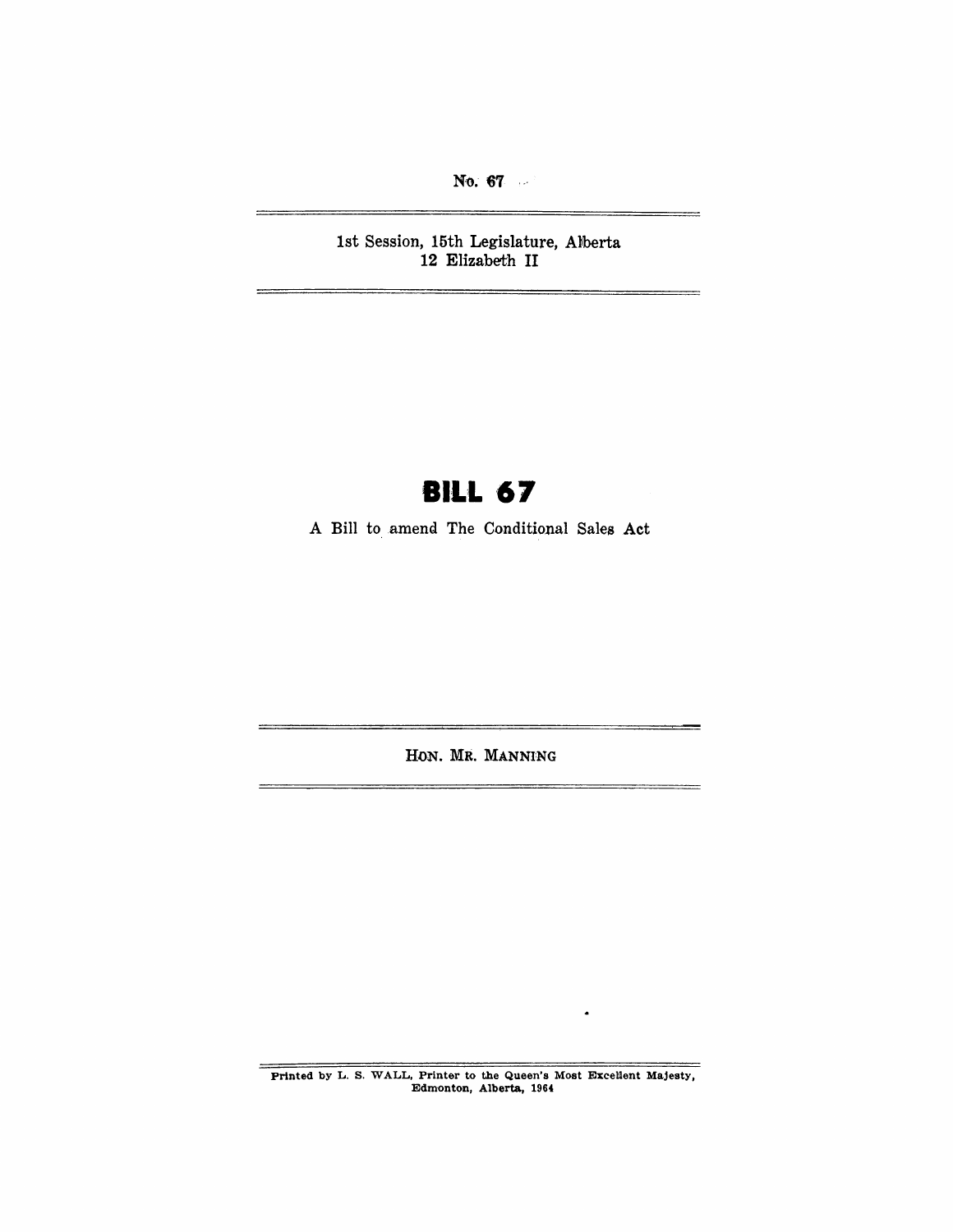#### **Explanatory Note**

**I.** This Bill amends The Conditional Sales Act (chapter **54**  of the Revised Statutes) to conform with an amendment made in 1960 to a similar provision in The Bills of Sale Act.

#### **2.** Section 14, subsection (1) presently reads:

"14. (1) In the event of the permanent removal into Alberta of goods or chattels of the value of fifteen dollars or<br>goods or chattels of the value of fifteen dollars or over and subject to<br>an agreement, proviso or conditio that the right of property or right of possession in whole or in part<br>remains in the seller or bailor notwithstanding that the actual pos-<br>session of the goods or chattels passes to the buyer or bailee, then,<br>unless the ag

(a) contains such a description of the goods or chattels the subject of the sale or batilment, that the same may be readily and easily known and distinguished, and

(b) is registered as required by subsection  $(2)$ ,  $(3)$  or  $(4)$  by filing a copy of the agreement and of the affidavits and instruments relating thereto, proved to be true copies by the affidavit of some person who has compared the same with the originals,

the seller or bailor is not permitted to set up a right of property or right of possession in or of the said goods or chattels against the creditors of the buyer or bailee, a trustee in bankruptcy, a liquidator<br>in winding-up proceedings, purchasers or mortgagees of or from the<br>buyer or bailee of such goods in good faith for valuable consideration<br>whose convey

**3.** Commencement of Act.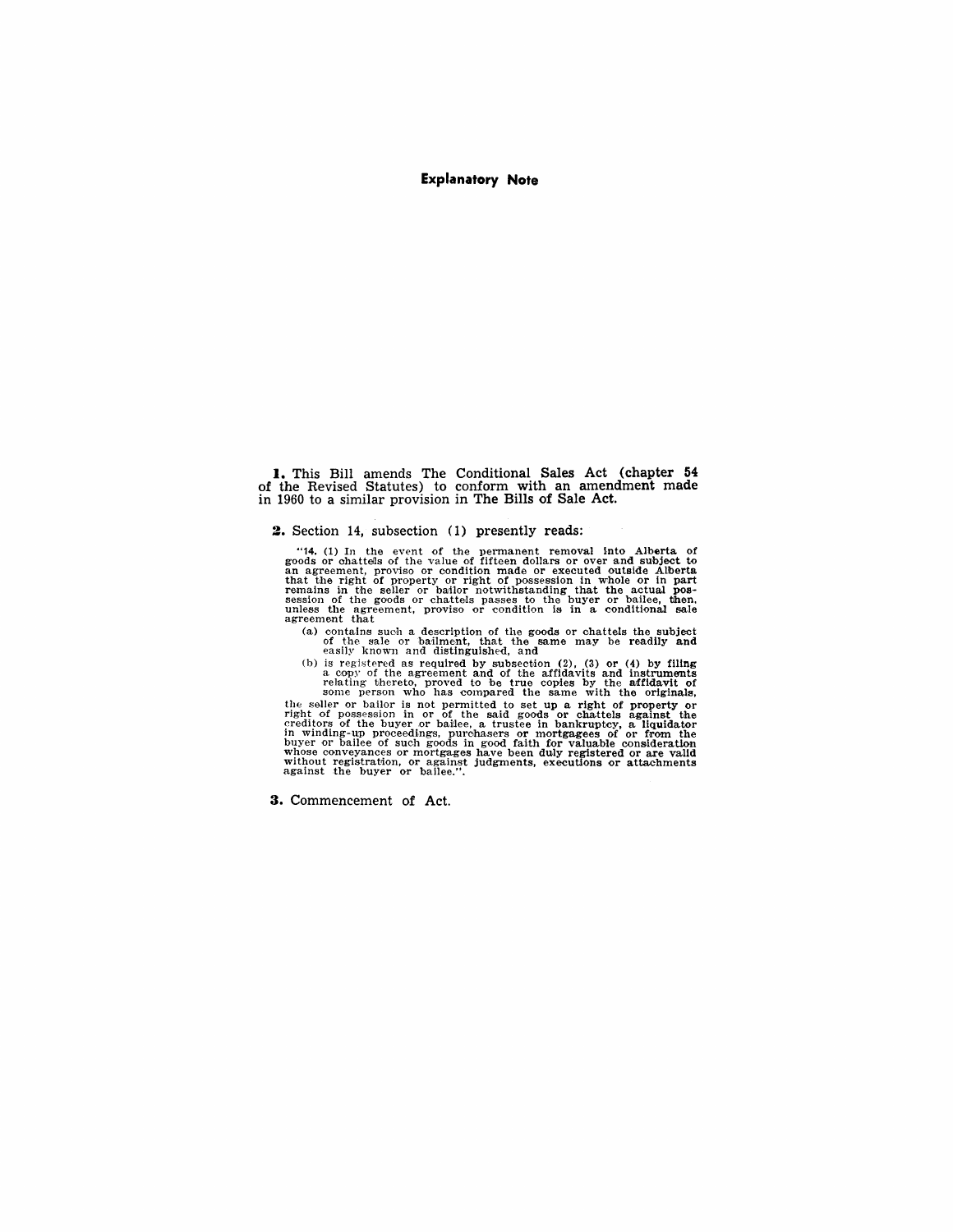## **BILL**

### No. 67 of 1964

An Act to amend The Conditional Sales Aet

#### *(A88ented to* , 1964)

HER MAJESTY, by and with the advice and consent of the Legislative Assembly of the Province of Alberta, enacts as follows:

*1. The Conditional Sale8 Act* is hereby amended.

2. Section 14, subsection (1), clause (b) is amended by striking out the words "proved to be true copies by the affidavit of some person who has compared the same with the originals,".

3. This Act comes into force on the day upon which it is assented to.